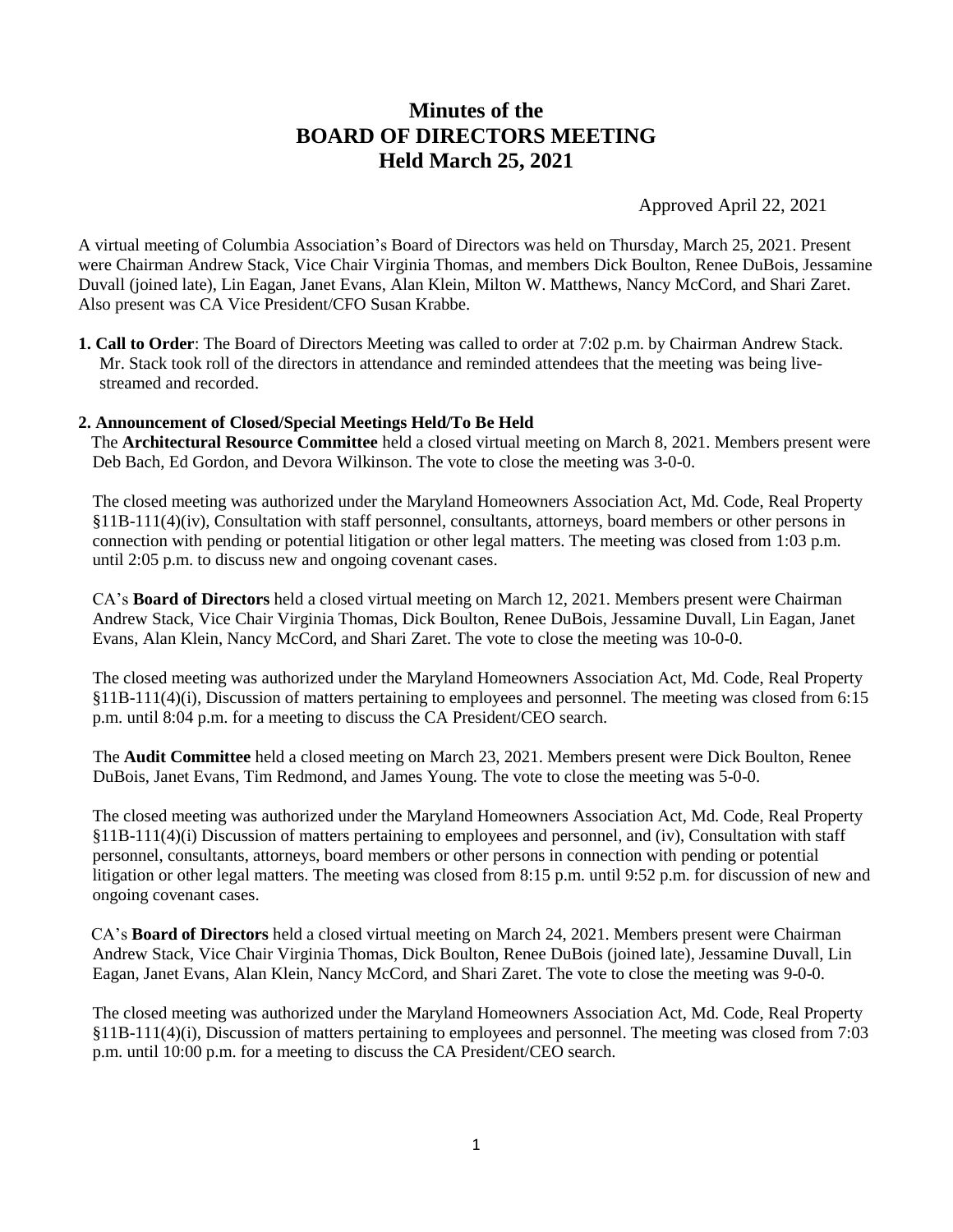## **3. Approval of Agenda**

 **Action**: Ms. Thomas moved to approve the agenda. Ms. McCord seconded the motion, which was approved by a vote of 9-0-0.

 For: Messrs. Boulton, Klein and Stack, and Mmes. DuBois, Eagan, Evans, McCord, Thomas, and Zaret Against: None Abstain: None

The agenda was approved unanimously.

#### **4. Verbal Resident Speakout**

1) Nina Basu, president of the Inner Arbor Trust, spoke about the Inner Arbor Trust's request for Howard County funding

## **5. Consent Agenda**

(a) Approval of Minutes – February 25, 2021 Board Meeting - Approved by consent

#### **6. Board Votes**

(a). Letter of Support for Senate Bill 144 / House Bill 110

**Action**: Ms. Zaret moved to approve a letter of Support for Senate Bill 144 / House Bill 110. Ms. Thomas seconded the motion, which passed by a vote of 9-0-0.

For: Messrs. Boulton, Klein, and Stack, and Mmes. DuBois, Eagan, Evans, McCord, Thomas, and Zaret Against: None

Abstain: None

(b). Letter of Support to County Executive re: Inner Arbor Trust's Request for a Grant for \$230,000 for park edging (conservation landscaping) project and \$600,000 for the design of stream restoration and bend in the creek playground project

**Action**: Ms. Thomas moved for approval of the Letter of Support to County Executive re: Inner Arbor Trust's Request for a Grant for \$230,000 for park edging (conservation landscaping) project and \$600,000 for the design of stream restoration and bend in the creek playground project. Ms. McCord seconded the motion, which was approved by a vote of 9-0-0.

For: Messrs. Boulton, Klein, and Stack, and Mmes. Dubois, Eagan, Evans, McCord, Thomas, and Zaret Against: None

Abstain: None

## **7. Board Discussion**

(a) Reserve Fund Policy and Program

Ms. Krabbe presented a Draft Financial Reserve Model, Policy, and Implementation Guidance.

Note: at this point, technical staff requested a five minute break to resolve some sound issues.

(b) Applicable State Legislation – Questions Only No questions were posed at this time.

## **8. Chairman's Remarks**

Mr. Stack provided a written report.

## **9. Reports/Presentations**

(a) President's Report was provided in writing. Ms. Thomas inquired about childcare grant on page 7. Ms. McCord asked about purchases from women and minority-owned businesses and asked that research be noted on Tracking Forms.